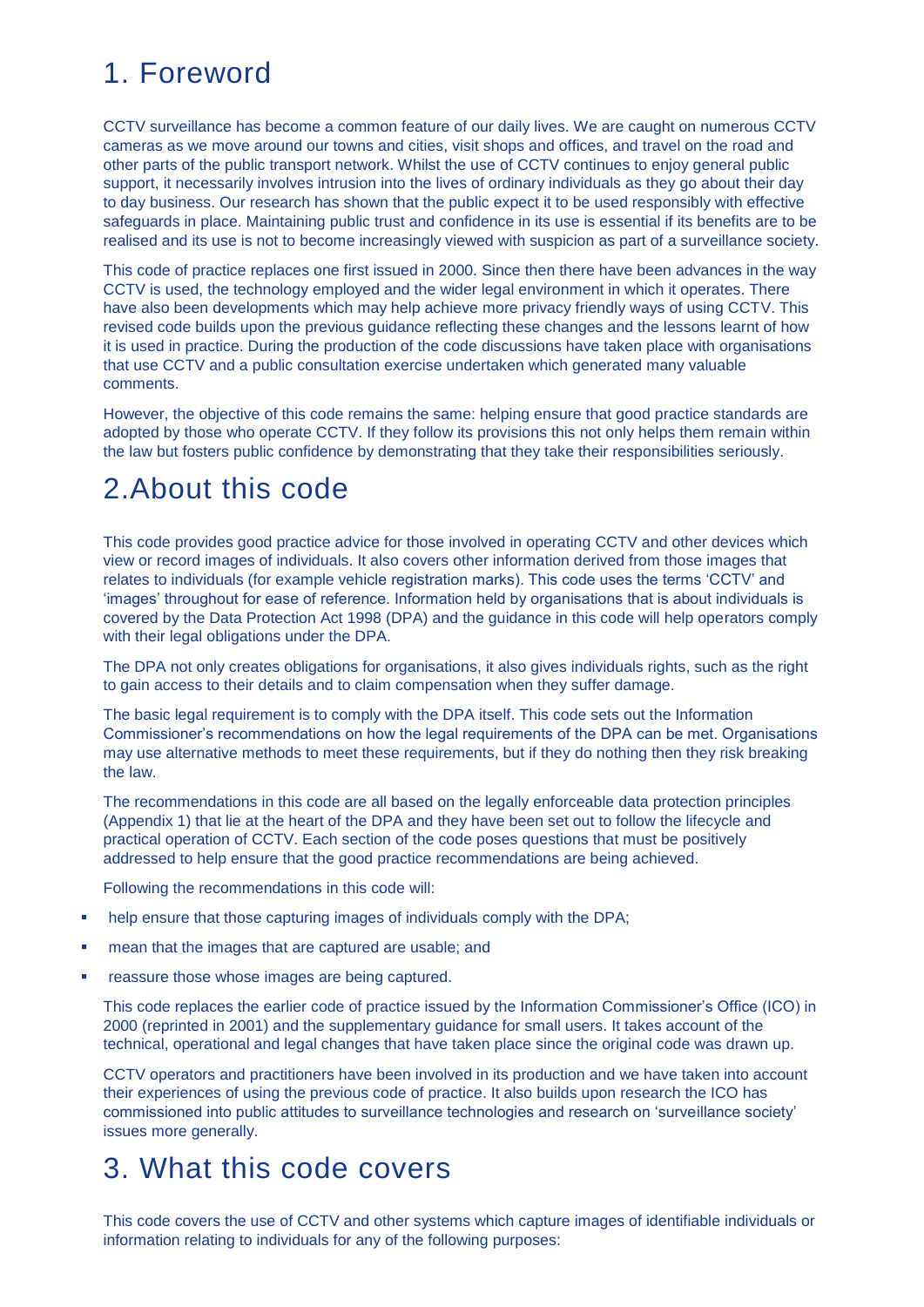- Seeing what an individual is doing, for example monitoring them in a shop or walking down the street.
- Potentially taking some action in relation to an individual, for example handing the images over to the police to investigate a crime.
- Using the images of an individual in some way that will affect their privacy, for example passing images on to a TV company.

Most CCTV is directed at viewing and/or recording the activities of individuals. This means that most uses of CCTV by organisations or businesses will be covered by the Data Protection Act (DPA) and the provisions of this code, regardless of the size of the system. This replaces our previous guidance on when a CCTV system has to comply with the DPA.

The use of cameras for limited household purposes is exempt from the DPA. This applies where an individual uses CCTV to protect their home from burglary, even if the camera overlooks the street or other areas near their home. Images captured for recreational purposes, such as with a mobile phone, digital camera or camcorder, are also exempt.

**Example:** If you make a video of your child in a nativity play for your own family use, this is not covered by data protection law.

This code is primarily aimed at businesses and organisations who routinely capture images of individuals on their CCTV equipment. Some specific uses of image recording equipment are not intended to be covered in this code, although they may still be covered by the requirements of the DPA.

- The covert surveillance activities of the law enforcement community are not covered here because they are governed by the Regulation of Investigatory Powers Act (RIPA) 2000 and Regulation of Investigatory Powers (Scotland) Act (RIPSA) 2000.
- The use of conventional cameras (not CCTV) by the news media or for artistic purposes such as for film making are not covered by this code as they are subject to special treatment in the DPA. This code does apply to the passing on of CCTV images to the media.

Not all sections of the code will be fully relevant to all CCTV systems; this will depend upon the extent and use of the images. Although small-scale users (such as small retailers) are covered by the DPA, they are unlikely to have sophisticated systems, so many of this code's provisions are inappropriate. [Appendix 2](http://www.ico.gov.uk/upload/documents/cctv_code_of_practice_html/appendix2.html) provides special guidance, as an alternative to the full code, for very limited use of CCTV where privacy risks are small and resources are limited. If you are a small user, but you wish to use your CCTV system for any purpose which is not covered in the checklist, you should read the full code. [Appendix 3](http://www.ico.gov.uk/upload/documents/cctv_code_of_practice_html/appendix3.html) is for employers who may use CCTV to monitor their workers.

**Note:** The DPA applies to images captured by CCTV. This code does not cover the use of dummy or non-operational cameras.

## 4. Deciding whether to use CCTV or continue using CCTV

Using CCTV can be privacy intrusive, as it is capable of putting a lot of law-abiding people under surveillance and recording their movements as they go about their day to day activities. You should carefully consider whether to use it; the fact that it is possible, affordable or has public support should not be the primary motivating factor. You should take into account what benefits can be gained, whether better solutions exist, and what effect it may have on individuals.

**Example:** Cars in a car park are frequently damaged and broken in to at night. Consider whether improved lighting would reduce the problem more effectively than CCTV.

You should consider these matters objectively as part of an assessment of the scheme's impact on people's privacy. This does not have to be an extensive or time-consuming process in all cases. The extent of assessment necessary will depend on the size of the proposed scheme and the level of impact it is likel[y](http://www.ico.gov.uk/upload/documents/cctv_code_of_practice_html/4_deciding.html#1) to have on people's privacy<sup>1</sup>.

You should use the results of the impact assessment to determine whether CCTV is justified in all the circumstances and if so how it should be operated in practice.

The things to cover in any impact assessment include: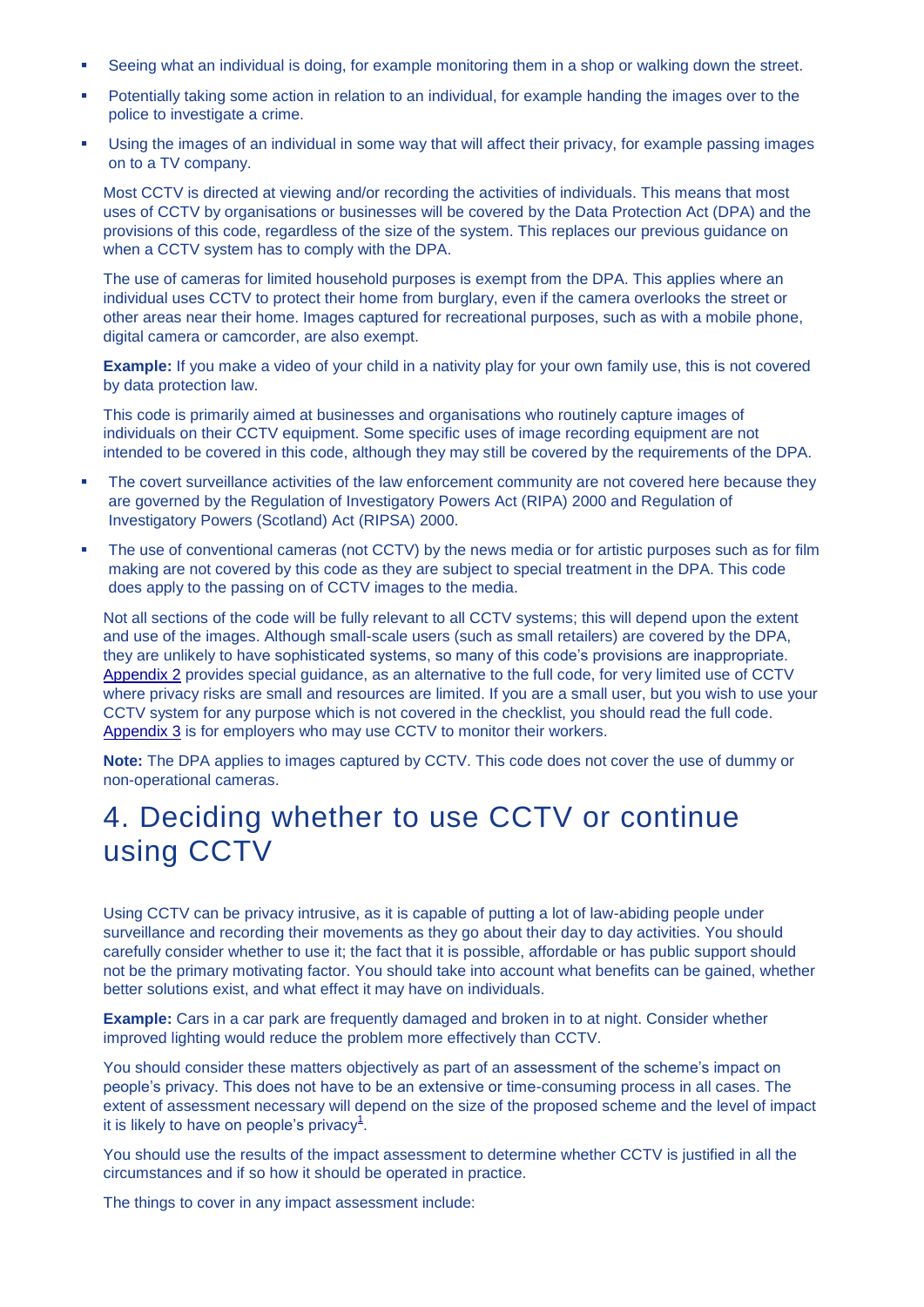- What organisation will be using the CCTV images? Who will take legal responsibility under the Data Protection Act (DPA)?<sup>[2](http://www.ico.gov.uk/upload/documents/cctv_code_of_practice_html/4_deciding.html#2)</sup>
- What is the organisation's purpose for using CCTV? What are the problems it is meant to address?
- What are the benefits to be gained from its use?
- Can CCTV technology realistically deliver these benefits? Can less privacy-intrusive solutions, such as improved lighting, achieve the same objectives?
- Do you need images of identifiable individuals, or could the scheme use other images not capable of identifying the individual?
- Will the particular equipment/system of work being considered deliver the desired benefits now and remain suitable in the future?
- What future demands may arise for wider use of images and how will you address these?
- What are the views of those who will be under surveillance?
- What could you do to minimise intrusion for those that may be monitored, particularly if specific concerns have been expressed?

Where the system will be operated by or on behalf of a public authority, the authority will also need to consider wider human rights issues and in particular the implications of the European Convention on Human Rights, Article 8 (the right to respect for private and family life). This will include:

- Is the proposed system established on a proper legal basis and operated in accordance with the law?
- Is it necessary to address a pressing need, such as public safety, crime prevention or national security?
- Is it justified in the circumstances?
- Is it proportionate to the problem that it is designed to deal with?

If this is not the case then it would not be appropriate to use CCTV.



1 If you are establishing a large system, or considering a use of CCTV which could give rise to significant privacy concerns, you may wish to consider using the ICO's Privacy impact assessment handbook.

2 If CCTV is used by a business or organisation, then it is the body that is legally responsible under the DPA (the "data controller"), not an individual member of staff.

## 5. Ensuring effective administration

Establishing a clear basis for the handling of any personal information is essential and the handling of images relating to individuals is no different. It is important to establish who has responsibility for the control of the images, for example, deciding what is to be recorded, how the images should be used and to whom they may be disclosed. The body which makes these decisions is called the data controller and is legally responsible for compliance with the Data Protection Act (DPA).

Where more than one organisation is involved, each should know its responsibilities and obligations. If both make decisions about the purposes and operation of the scheme, then both are responsible under the DPA. This may be the case, for example, where the police have a 'live feed' from a local authorityowned camera.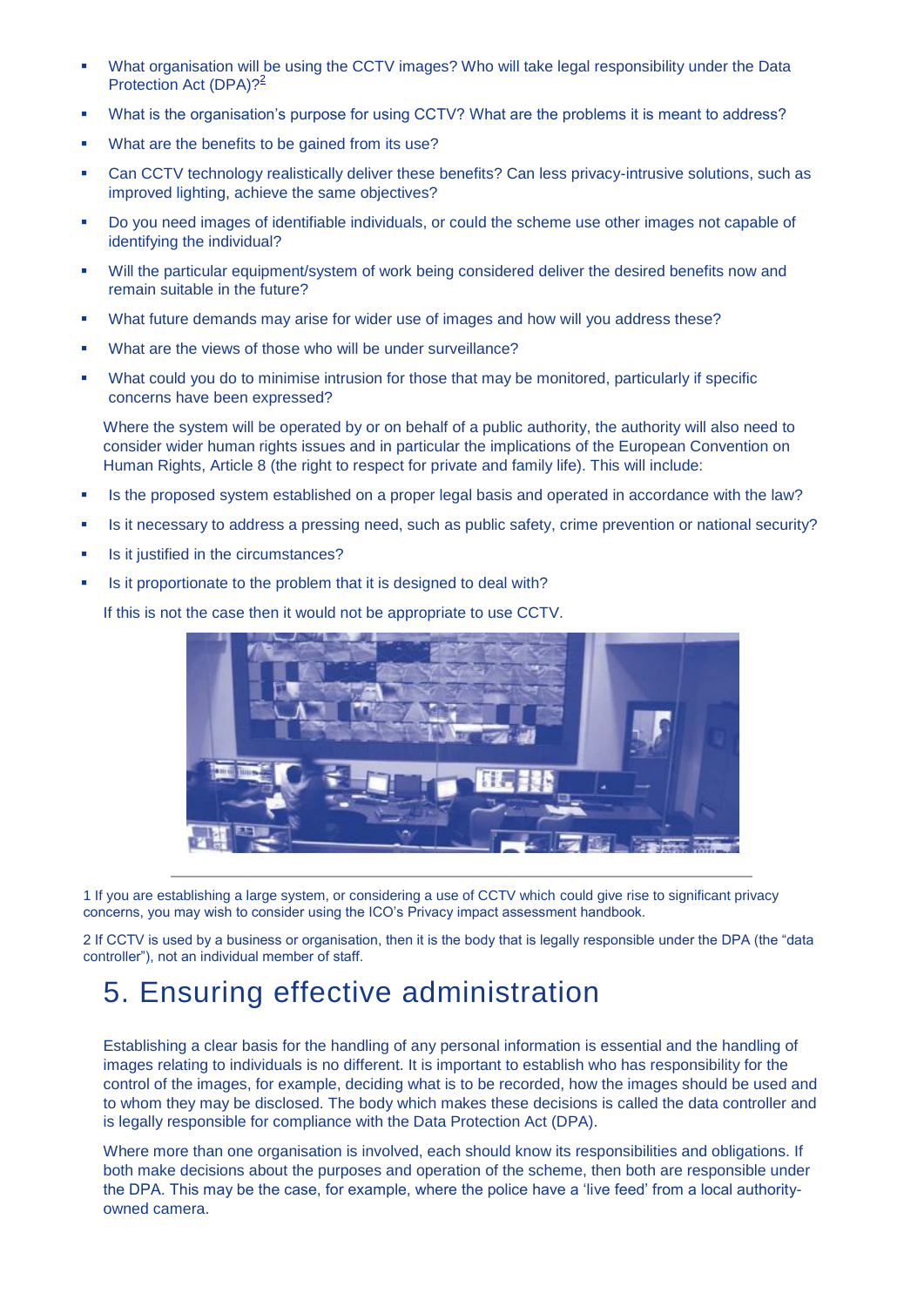- Who has responsibility for control of the images and making decisions on how these can be used? If more than one body is involved have responsibilities been agreed and does each know its responsibilities?
- Has the body (or have the bodies) responsible notified the Information Commissioner's Office (ICO) that they are the data controller? Does the notification cover the purposes for which the images are used, the disclosures that are made and other relevant details? $3^3$  $3^3$
- If someone outside your organisation provides you with any processing services, for example editing the images, is a written contract in place with clearly defined responsibilities? This should ensure that the images are only processed in accordance with your instructions. The contract should also include guarantees about security, such as storage and the use of properly trained staff.

You will also need clear procedures to determine how you use the system in practice.

- Have you identified clearly defined and specific purposes for the use of images, and have these been communicated to those who operate the system?
- Are there clearly documented procedures, based on this code, for how the images should be handled in practice? This could include guidance on disclosures and how to keep a record of these. Have these been given to appropriate people?
- Has responsibility for ensuring that procedures are followed been allocated to an appropriate named individual? They should ensure that standards are set, procedures are put in place to meet these standards and they should make sure the system complies with this code and with legal obligations such as an individual's right of access.
- Are proactive checks or audits carried out on a regular basis to ensure that procedures are being complied with? This can be done either by you as the system operator or a third party.

You should review regularly whether the use of CCTV continues to be justified. You will have to renew your notification yearly, so this would be an appropriate time to consider the ongoing use of CCTV.

3 Please be aware that notification to the Commissioner does not in itself ensure that the system is compliant. You will still need to comply with the data protection principles (see [appendix 1\)](http://www.ico.gov.uk/upload/documents/cctv_code_of_practice_html/appendix1.html). Not all organisations need to notify. Current notification requirements can be found a[t www.ico.gov.uk/what\\_we\\_cover/data\\_protection/notification.aspx](http://www.ico.gov.uk/what_we_cover/data_protection/notification.aspx)

# 6. Selecting and siting the cameras

Any CCTV images must be adequate for the purpose for which you are collecting them. It is essential that you choose camera equipment and locations which achieve the purposes for which you are using CCTV. Both permanent and movable cameras should be sited and image capture restricted to ensure that they do not view areas that are not of interest and are not intended to be the subject of surveillance, such as individuals' private property. The cameras must be sited and the system must have the necessary technical specification to ensure that images are of the appropriate quality.

**Example:** Check that a fixed camera positioned in winter will not be obscured by the growth of spring and summer foliage.

- Have you carefully chosen the camera location to minimise viewing spaces that are not of relevance to the purposes for which you are using CCTV?
- Where CCTV has been installed to deal with a specific problem, have you considered setting the system up so it only records at the time when the problem usually occurs? Alternatively, have you considered other privacy-friendly ways of processing images? For example, some systems only record events that are likely to cause concern, such as movement into a defined area. This can also save on storage capacity.
- Will the cameras be sited to ensure that they can produce images of the right quality, taking into account their technical capabilities and the environment in which they are placed?
- Is the camera suitable for the location, bearing in mind the light levels and the size of the area to be viewed by each camera?
- Are the cameras sited so that they are secure and protected from vandalism?
- Will the system produce images of sufficient size, resolution and frames per second?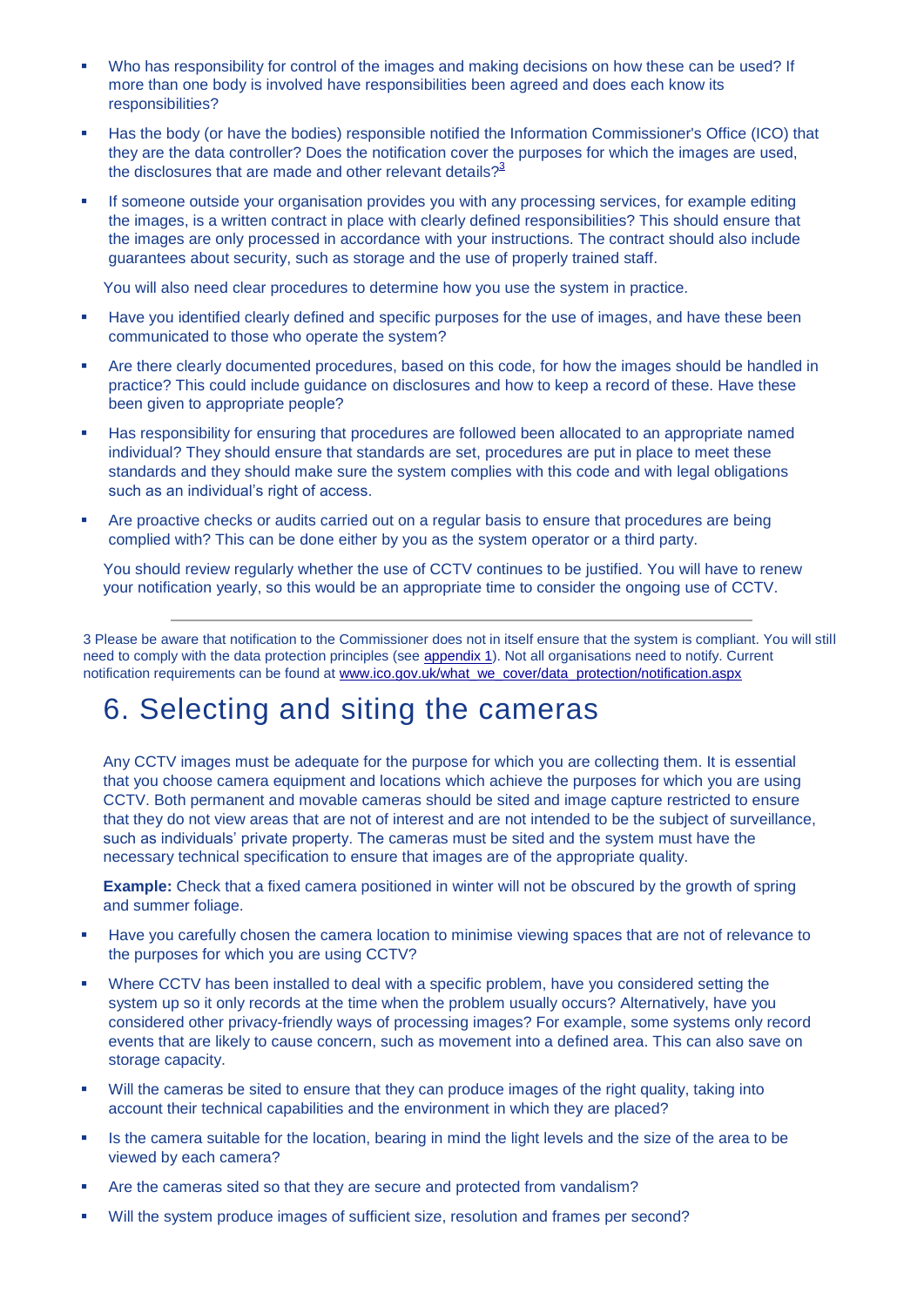In areas where people have a heightened expectation of privacy, such as changing rooms or toilet areas, cameras should only be used in the most exceptional circumstances where it is necessary to deal with very serious concerns. In these cases, you should make extra effort to ensure that those under surv[e](http://www.ico.gov.uk/upload/documents/cctv_code_of_practice_html/6_selecting.html#4)illance are aware<sup>4</sup>.

To judge the quality of images that will be necessary, you will need to take into account the purpose for which CCTV is used and the level of quality that will be necessary to achieve the purpose. The Home Office Scientific Development Branc[h](http://www.ico.gov.uk/upload/documents/cctv_code_of_practice_html/6_selecting.html#5)<sup>5</sup> recommends identifying the needs of a CCTV system by using four categories:

- **Monitoring:** to watch the flow of traffic or the movement of people where you do not need to pick out individual figures.
- **Detecting:** to detect the presence of a person in the image, without needing to see their face.
- **Recognising:** to recognise somebody you know, or determine that somebody is not known to you.
- **Identifying:** to record high quality facial images which can be used in court to prove someone's identity beyond reasonable doubt.

Their guidance gives more detail on the quality of images needed for each of these purposes, and should be consulted when choosing equipment.

4 The use of signs is included in the section on Responsibilities

5 CCTV Operational Requirements Manual (v4.0 55/06), available from <http://scienceandresearch.homeoffice.gov.uk/hosdb>

# 7. Using the equipment

It is important that a CCTV system produces images that are of a suitable quality for the purpose for which the system was installed. If identification is necessary, then poor quality images which do not help to identify individuals may undermine the purpose for installing the system.

- Do the recorded pictures and prints as well as the live screens produce good clear pictures? This is important to ensure that there has not been an unacceptable loss of detail during the recording process.
- Have you considered the compression settings for recording material? In a digital system, a high level of compression will result in poorer picture quality on playback.
- Have you set up the recording medium in such a way that images cannot be inadvertently corrupted?
- Is there a regular check that the date and time stamp recorded on the images is accurate?
- If automatic facial recognition technology is being used, are the cameras placed so that facial images are clearly captured? Are the results of any match checked by people before any action is taken?
- Has a regular maintenance regime been set up to ensure that the system continues to produce high quality images?
- If a wireless transmission system is used, are sufficient safeguards in place to protect it from being intercepted?

CCTV must not be used to record conversations between members of the public as this is highly intrusive and unlikely to be justified. You should choose a system without this facility if possible. If your system comes equipped with a sound recording facility then you should turn this off or disable it in some other way.

There are limited circumstances in which audio recording may be justified, subject to sufficient safeguards. These could include:

- Audio based alert systems (such as those triggered by changes in noise patterns such as sudden shouting). Conversations must not be recorded, and operators should not listen in.
- Two-way audio feeds from 'help points' covered by CCTV cameras, where these are activated by the person requiring assistance.
- Conversations between staff and particular individuals where a reliable record is needed of what was said, such as in the charging area of a police custody suite $6$ [.](http://www.ico.gov.uk/upload/documents/cctv_code_of_practice_html/7_using.html#6)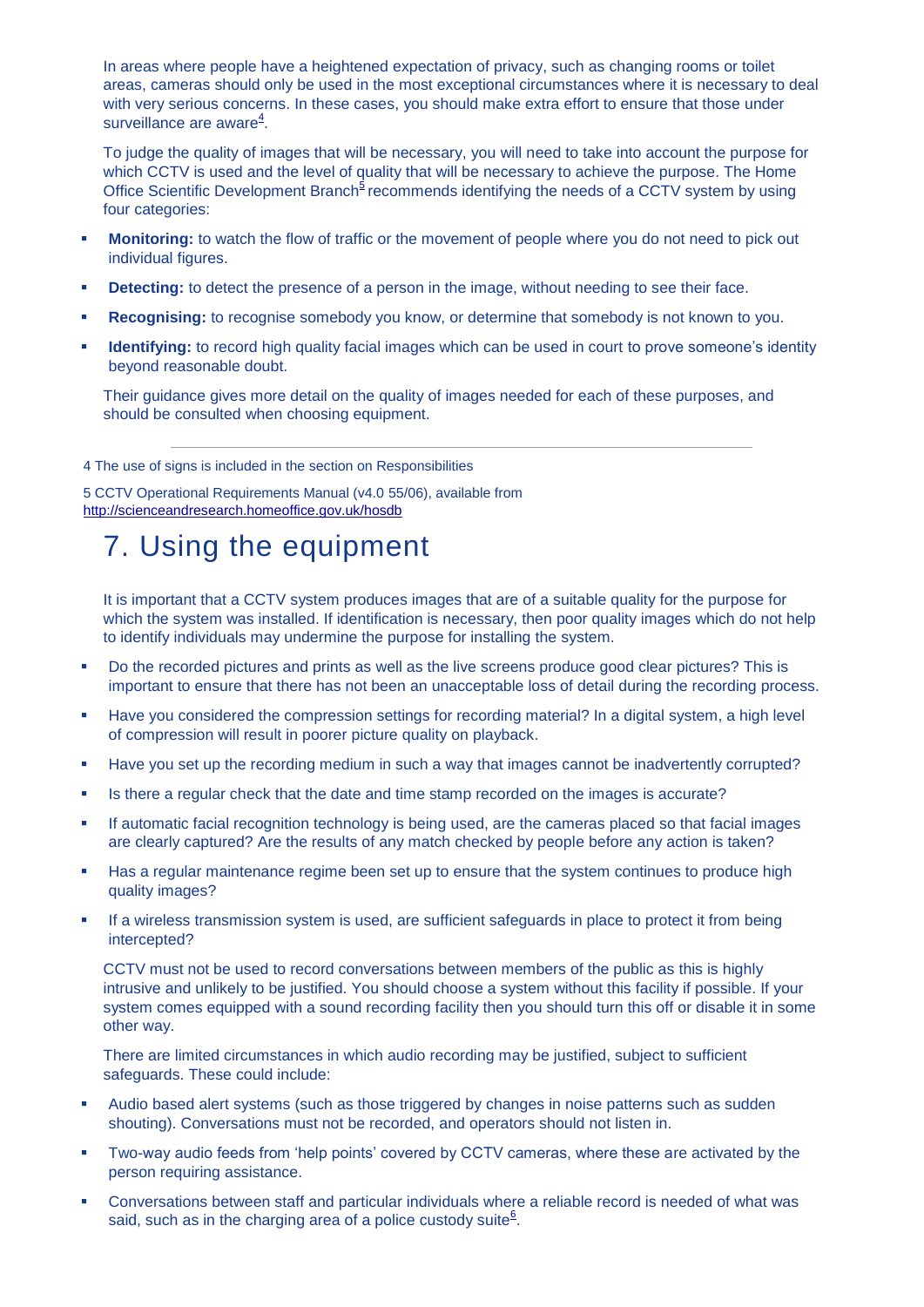Where recording is triggered due to a specific threat, e.g. a 'panic button' in a taxi cab.

In the limited circumstances where audio recording is justified, signs must make it very clear that audio recording is being or may be carried out.

The use of audio to broadcast messages to those under surveillance should be restricted to messages directly related to the purpose for which the system was established.

- If there is an audio monitoring or recording capability has this been disabled?
- If an audio based alert system is being used are measures in place to prevent conversations being monitored or recorded?
- If there are audio communications with help points, are these initiated by those requiring assistance?
- If a message broadcast facility is used, are the messages limited to those consistent with the original purpose for establishing the system?



6 Police use of body-worn video devices (headcams) is covered by the Home Office guidelines, "Guidance for the police use of body-worn video devices", produced in consultation with the ICO. See the Home Office police publications page[, http://police.homeoffice.gov.uk/news-and-publications/](http://police.homeoffice.gov.uk/news-and-publications/)

# 8. Looking after the recorded material and using the images

### **8.1 Storing and viewing the images**

Recorded material should be stored in a way that maintains the integrity of the image. This is to ensure that the rights of individuals recorded by the CCTV system are protected and that the material can be used as evidence in court. To do this you need to carefully choose the medium on which the images are stored, and then ensure that access is restricted. You may wish to keep a record of how the images are handled if they are likely to be used as evidence in court. Finally, once there is no reason to retain the recorded images, they should be deleted. Exactly when you decide to do this will depend on the purpose for using CCTV.

Many modern CCTV systems rely on digital recording technology and these new methods present their own problems. With video tapes it was very easy to remove a tape and give it to the law enforcement agencies such as the police for use as part of an investigation. It is important that your images can be used by appropriate law enforcement agencies if this is envisaged. If they cannot, this may undermine the purpose for undertaking CCTV surveillance.

- How easy is it to take copies of a recording off your system when asked for by a law enforcement agency? Can this be done without interrupting the operation of the system?
- Will they find your recorded images straightforward to use?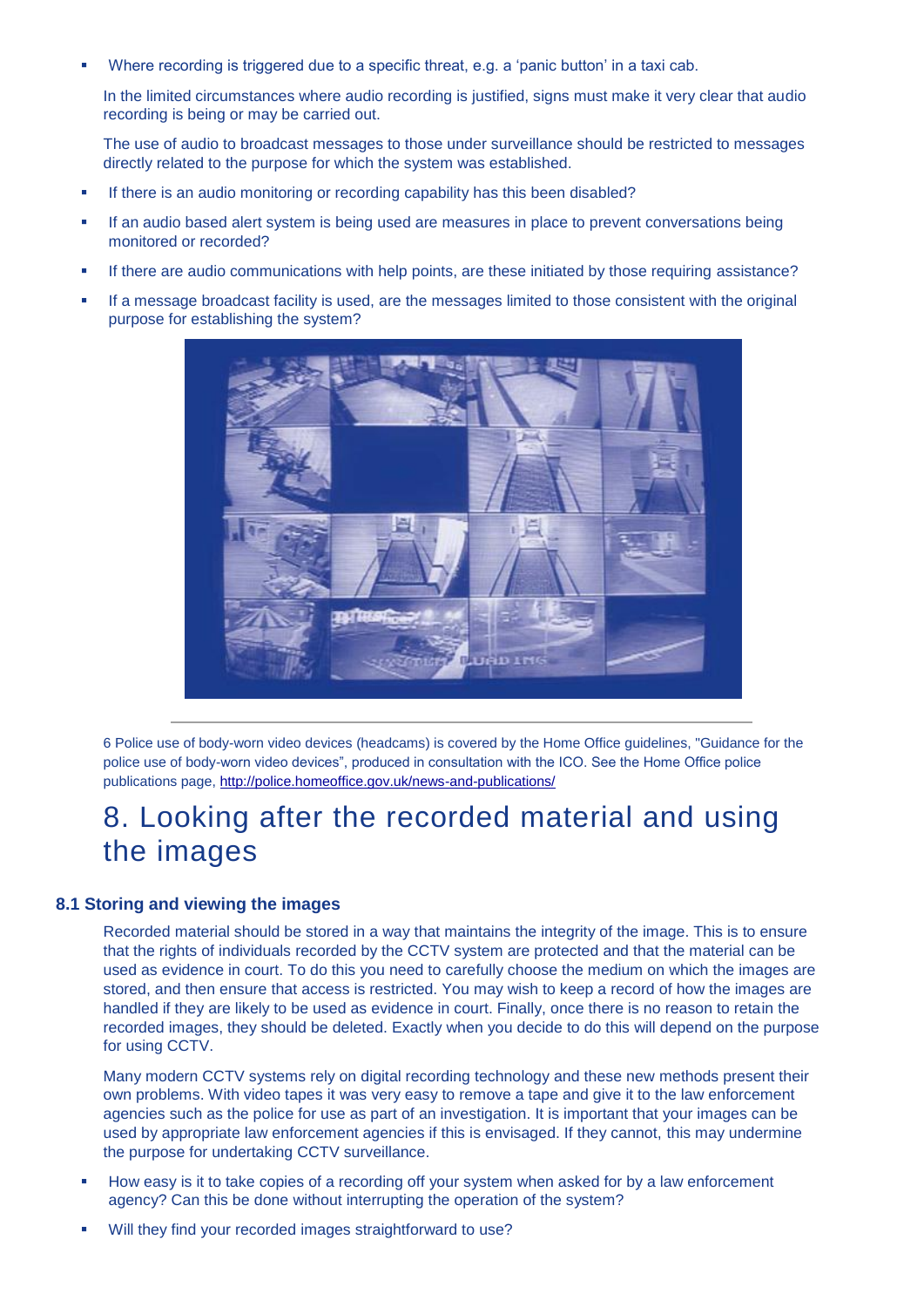What will you do when recorded material needs to be taken away for further examination?

Viewing of live images on monitors should usually be restricted to the operator unless the monitor displays a scene which is also in plain sight from the monitor location.

**Example:** Customers in a bank can see themselves on a monitor screen. This is acceptable as they cannot see anything on the screen which they could not see by looking around them. The only customers who can see the monitor are those who are also shown on it.

**Example:** Monitors in a hotel reception area show guests in the corridors and lifts, i.e. out of sight of the reception area. They should be turned so that they are only visible to staff, and members of the public should not be allowed access to the area where staff can view them.

Recorded images should also be viewed in a restricted area, such as a designated secure office. The monitoring or viewing of images from areas where an individual would have an expectation of privacy should be restricted to authorised persons.

- Are your monitors correctly sited taking into account the images that are displayed?
- Is your monitor viewing area appropriate and secure?
- Where necessary is access limited to authorised people?

#### **8.2 Disclosure**

Disclosure of images from the CCTV system must also be controlled and consistent with the purpose for which the system was established. For example, if the system is established to help prevent and detect crime it will be appropriate to disclose images to law enforcement agencies where a crime needs to be investigated, but it would not be appropriate to disclose images of identifiable individuals to the media for entertainment purposes or place them on the internet. Images can be released to the media for identification purposes; this should not generally be done by anyone other than a law enforcement agency.

**NOTE:** Even if a system was not established to prevent and detect crime, it would still be acceptable to disclose images to law enforcement agencies if failure to do so would be likely to prejudice the prevention and detection of crime.

Any other requests for images should be approached with care, as a wide disclosure of these may be unfair to the individuals concerned. In some limited circumstances it may be appropriate to release images to a third party, where their needs outweigh those of the individuals whose images are recorded.

**Example:** A member of the public requests CCTV footage of a car park, which shows their car being damaged. They say they need it so that they or their insurance company can take legal action. You should consider whether their request is genuine and whether there is any risk to the safety of other people involved.

- Are arrangements in place to restrict disclosure of images in a way consistent with the purpose for establishing the system?
- Do those that may handle requests for disclosure have clear guidance on the circumstances in which it is appropriate to make a disclosure and when it is not?
- Do you record the date of the disclosure along with details of who the images have been provided to (the name of the person and the organisation they represent) and why they are required?

Judgements about disclosure should be made by the organisation operating the CCTV system. They have discretion to refuse any request for information unless there is an overriding legal obligation such as a court order or information access rights<sup> $Z$ </sup>[.](http://www.ico.gov.uk/upload/documents/cctv_code_of_practice_html/8_looking.html#7) Once you have disclosed an image to another body, such as the police, then they become the data controller for their copy of that image. It is their responsibility to comply with the Data Protection Act (DPA) in relation to any further disclosures.

The method of disclosing images should be secure to ensure they are only seen by the intended recipient.

### **8.3 Retention**

The DPA does not prescribe any specific minimum or maximum retention periods which apply to all systems or footage. Rather, retention should reflect the organisation's own purposes for recording images.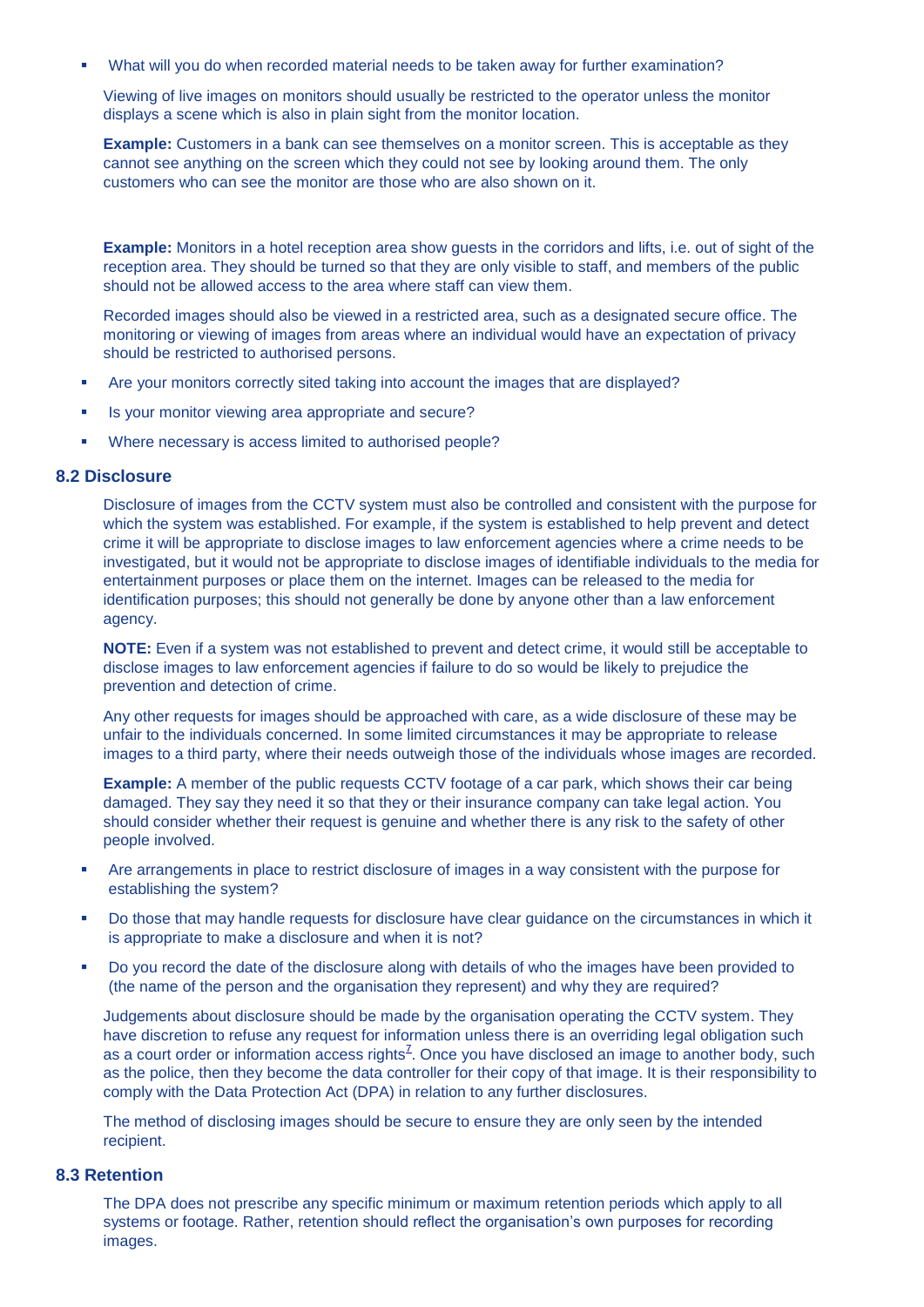You should not keep images for longer than strictly necessary to meet your own purposes for recording them. On occasion, you may need to retain images for a longer period, where a law enforcement body is investigating a crime, to give them opportunity to view the images as part of an active investigation.

**Example:** A system installed to prevent fraud being carried out at an ATM may need to retain images for several weeks, since a suspicious transaction may not come to light until the victim gets a bank statement.

#### **Example:** Images from a town centre system may need to be retained for enough time to allow crimes to come to light, for example, a month. The exact period should be the shortest possible, based on your own experience.

**Example:** A small system in a pub may only need to retain images for a shorter period of time because incidents will come to light very quickly. However, if a crime has been reported to the police, you should retain the images until the police have time to collect them.

- Have you decided on the shortest period that you need to retain the images, based upon your own purpose for recording the images?
- Is your image retention policy documented and understood by those who operate the system?
- Are measures in place to ensure the permanent deletion of images through secure methods at the end of this period?
- Do you undertake systematic checks to ensure that the retention period is being complied with in practice?

7 More information on subject access and freedom of information requests can be found in [section 9.](http://www.ico.gov.uk/upload/documents/cctv_code_of_practice_html/9_responsibilities.html)

### 9. Responsibilities

#### **9.1 Letting people know**

You must let people know that they are in an area where CCTV surveillance is being carried out.

The most effective way of doing this is by using prominently placed signs at the entrance to the CCTV zone and reinforcing this with further signs inside the area. This message can also be backed up with an audio announcement, where public announcements are already used, such as in a station.

Clear and prominent signs are particularly important where the cameras themselves are very discreet, or in locations where people might not expect to be under surveillance. As a general rule, signs should be more prominent and frequent where it would otherwise be less obvious to people that they are on CCTV.

In the exceptional circumstance that audio recording is being used, this should be stated explicitly and prominently.

Signs should:

- be clearly visible and readable;
- contain details of the organisation operating the system, the purpose for using CCTV and who to contact about the scheme (where these things are not obvious to those being monitored); and
- be an appropriate size depending on context, for example, whether they are viewed by pedestrians or car drivers.

Signs do not need to say who is operating the system if this is obvious. If CCTV is installed within a shop, for example, it will be obvious that the shop is responsible. All staff should know what to do or who to contact if a member of the public makes an enquiry about the CCTV system. Systems in public spaces and shopping centres should have signs giving the name and contact details of the company, organisation or authority responsible.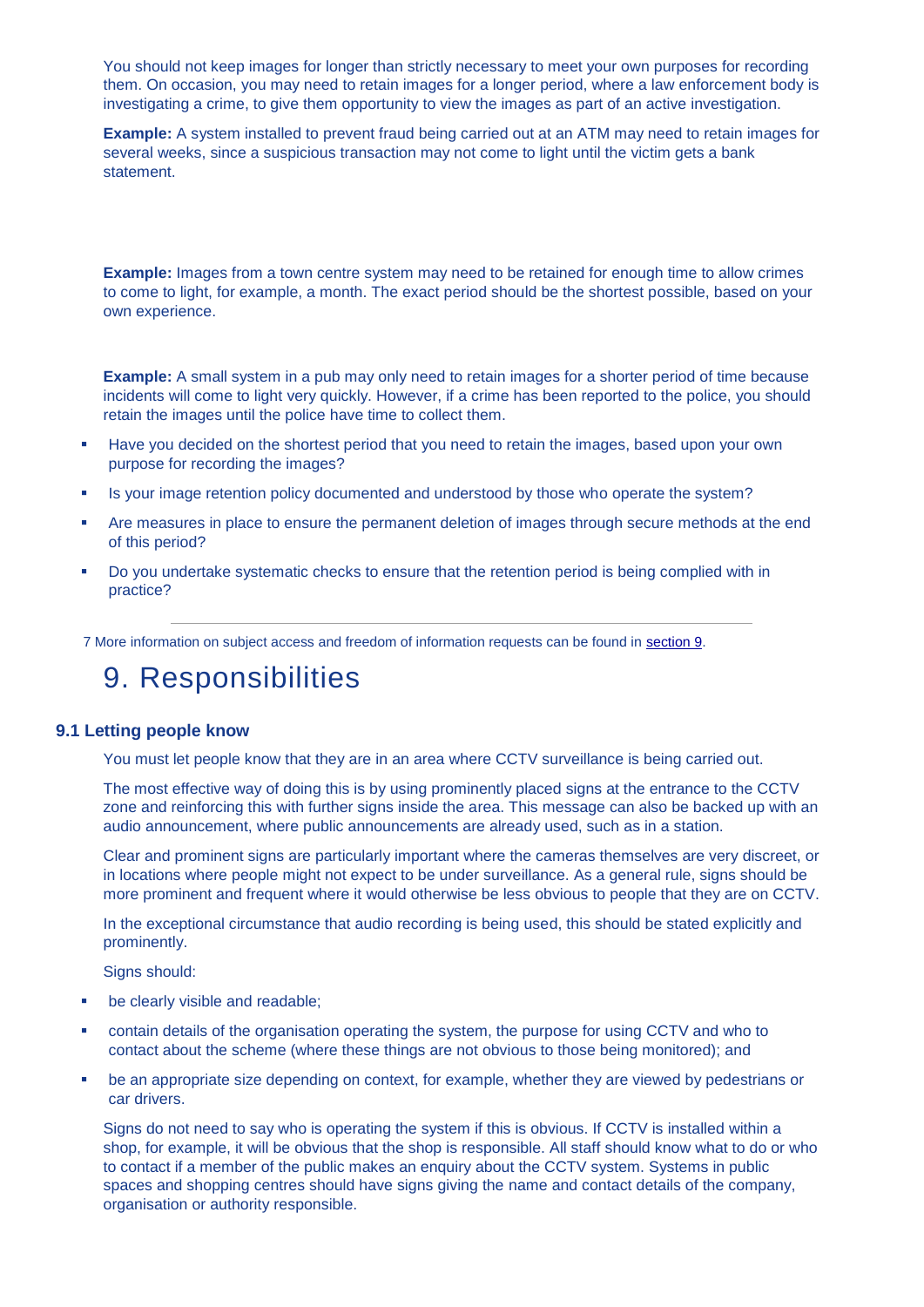**Example:** "Images are being monitored and recorded for the purposes of crime prevention and public safety. This scheme is controlled by Greentown Borough Council. For more information, call 01234 567890."

- Do you have signs in place informing people that CCTV is in operation?
- Do your signs convey the appropriate information?

#### **9.2 Subject access requests**

Individuals whose images are recorded have a right to view the images of themselves and, unless they agree otherwise, to be provided with a copy of the images. This must be provided within 40 calendar days of receiving a request. You may charge a fee of up to £10 (this is the current statutory maximum set by Parliament). Those who request access must provide you with details which allow you to identify them as the subject of the images and also to locate the images on your system. You should consider:

- How will the staff involved in operating the CCTV system recognise a subject access request?
- Do you have internal procedures in place for handling subject access requests? This could include keeping a log of the requests received and how they were dealt with, in case you are challenged.

A clearly documented process will also help guide individuals through such requests. This should make it clear what an individual needs to supply. You should decide:

- What details will you need to find the images? Is it made clear whether an individual will need to supply a photograph of themselves or a description of what they were wearing at the time they believe they were caught on the system, to aid identification?
- Is it made clear whether details of the date, time and location are required?
- What fee will you charge for supplying the requested images (up to a maximum of £10) and how should it be paid? Make this clear to people making access requests.
- How will you provide an individual with copies of the images?

If images of third parties are also shown with the images of the person who has made the access request, you must consider whether you need to obscure the images of third parties. If providing these images would involve an unfair intrusion into the privacy of the third party, or cause unwarranted harm or distress, then they should be obscured. In many cases, images can be disclosed as there will not be such intrusion.

**Example:** A public space CCTV camera records people walking down the street and going about their ordinary business. Where nothing untoward has occurred, this can be released without editing out third party images.

**Example:** Images show the individual who has made the request with a group of friends, waving at a camera in the town centre. There is little expectation of privacy and the person making the request already knows their friends were there. It is likely to be fair to release the image to the requester without editing out the faces of their friends.

**Example:** Images show a waiting room in a doctor's surgery. Individuals have a high expectation of privacy and confidentiality. Images of third parties should be redacted (blurred or removed) before release.

Where you decide that third parties should not be identifiable, then you will need to make arrangements to disguise or blur the images in question. It may be necessary to contract this work out to another organisation. Where this occurs, you will need to have a written contract with the processor which specifies exactly how the information is to be used and provides you with explicit security guarantees.

### **9.3 Freedom of information**

If you are a public authority then you may receive requests under the Freedom of Information Act 2000 (FOIA) or Freedom of Information (Scotland) Act 2002 (FOISA). Public authorities should have a member of staff who is responsible for responding to freedom of information requests, and understands the authority's responsibilities. They must respond within 20 working days from receipt of the request.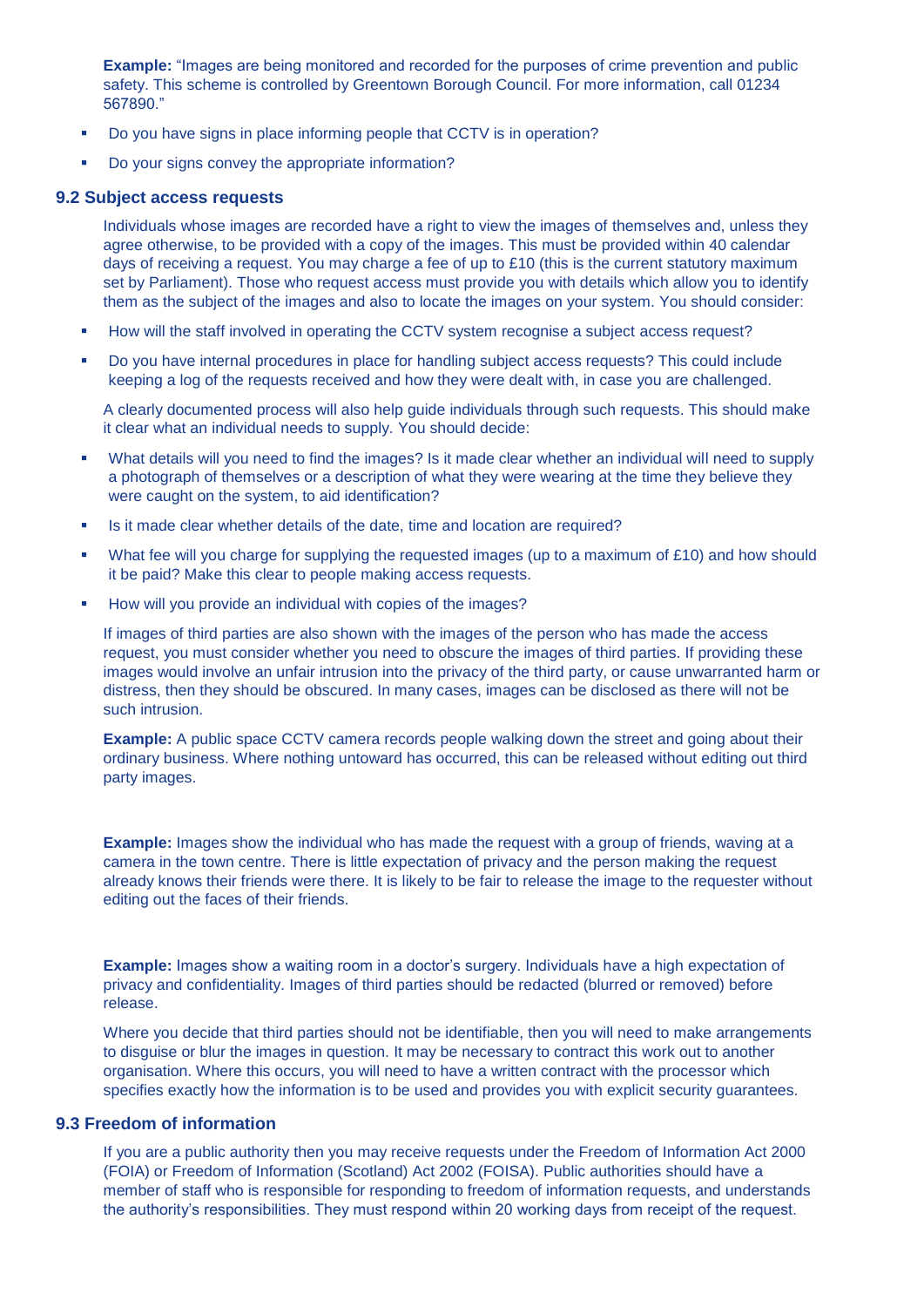Section 40 of the FOIA and section 38 of the FOISA contain a two-part exemption relating to information about individuals. If you receive a request for CCTV footage, you should consider:

- Are the images those of the requester? If so then that information is exempt from the FOIA/FOISA. Instead this request should be treated as a data protection subject access request as explained above.
- Are the images of other people? These can be disclosed only if disclosing the information in question does not breach the data protection principles.

In practical terms, if individuals are capable of being identified from the relevant CCTV images, then it is personal information about the individual concerned. It is unlikely that this information can be disclosed in response to an FOI request as the requester could potentially use the images for any purpose and the individual concerned is unlikely to expect this. This may therefore be unfair processing in contravention of the Data Protection Act (DPA).

Thi[s](http://www.ico.gov.uk/upload/documents/cctv_code_of_practice_html/9_responsibilities.html#8) is not an exhaustive guide to handling FOI requests $8$ .

**Note:** Even where footage is exempt from FOIA/FOISA it may be lawful to provide it on a case-by-case basis without breaching the DPA, where the reason for the request is taken into account. See section 8 (using the images) for advice on requests for disclosure.

#### **9.4 Other responsibilities**

Staff operating the CCTV system also need to be aware of two further rights that individuals have under the DPA. They need to recognise a request from an individual to prevent processing likely to cause substantial and unwarranted damage or distress (s10 DPA) and one to prevent automated decisiontaking in relation to the individual (s12 DPA). Experience has shown that the operators of CCTV systems are highly unlikely to receive such requests. If you do, guidance on these rights is available from the Information Commission[e](http://www.ico.gov.uk/upload/documents/cctv_code_of_practice_html/9_responsibilities.html#9)r's Office<sup>9</sup>. Any use of Automatic Facial Recognition technology should also involve human intervention before decisions are taken, and this would not be decision taking solely on an automated basis within the terms of the DPA.

If the CCTV system covers a public space, the organisation operating the CCTV system should be aware of the possible licensing requirements imposed by the Security Industry Authority.

A public space surveillance (CCTV) licence is required when operatives are supplied under a contract for services. Under the provisions of the Private Security Industry Act 2001, it is a criminal offence for staff to be contracted as public space surveillance CCTV operators in England, Wales and Scotland without an SIA licence<sup>[10](http://www.ico.gov.uk/upload/documents/cctv_code_of_practice_html/9_responsibilities.html#10)</sup>.

- Do the relevant staff know how to deal with any request to prevent processing or prevent automated decision making and where to seek advice?
	-
- Have you satisfied any relevant licensing requirements?

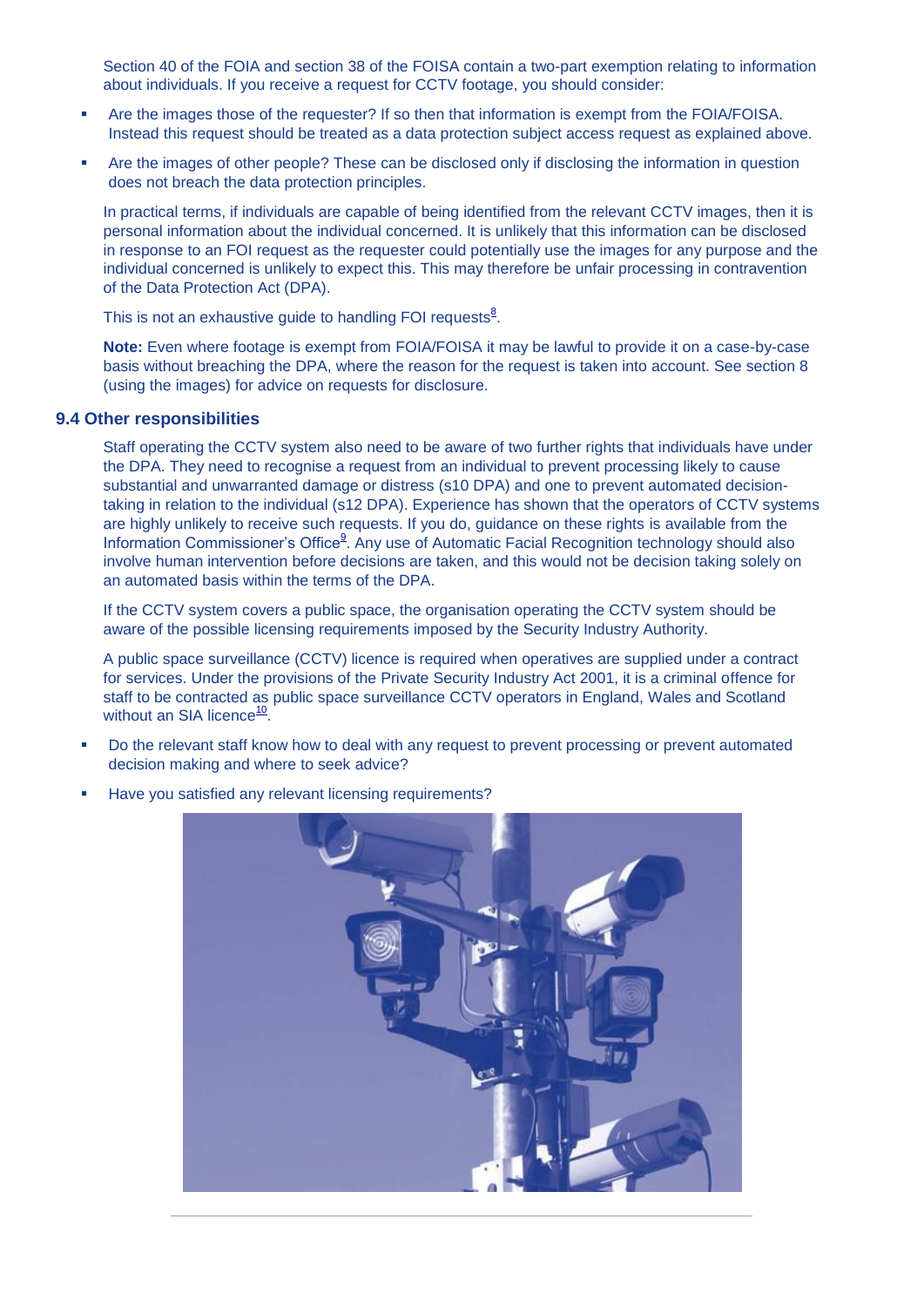8 Further information about the FOIA can be found on ICO's website: [www.ico.gov.uk](http://www.ico.gov.uk/) including specific guidance about section 40 (FOI Awareness Guidance No1).

9 "How can I stop them processing my personal information?" and "Preventing decisions based on automated processing of personal information" can both be found on the ICO website: [www.ico.gov.uk.](http://www.ico.gov.uk/) You may also wish to consult our Legal Guidance.

10 This requirement does not apply in Northern Ireland. For more information visit [www.the-sia.org.uk](http://www.the-sia.org.uk/)

## 10. Staying in control

Once you have followed the guidance in this code and set up the CCTV system you need to ensure that it continues to comply with the Data Protection Act (DPA) and the code's requirements in practice. If requested you should:

- tell people how they can make a subject access request, who it should be sent to and what information needs to be supplied with their request;
- give them a copy of this code or details of the Information Commissioner's Office (ICO) website; and
- tell them how to complain about either the operation of the system or failure to comply with the requirements of this code.

Staff using the CCTV system or images should be trained to ensure they comply with this code. In particular, do they know:

- what the organisation's policies are for recording and retaining images?
- how to handle the images securely?
- what to do if they receive a request for images, for example, from the police?
- how to recognise a subject access request and what to do if they receive one?

All images must be protected by sufficient security to ensure they do not fall into the wrong hands. This should include technical, organisational and physical security. For example:

- Are sufficient safeguards in place to protect wireless transmission systems from interception?
- Is the ability to make copies of images restricted to appropriate staff?
- Where copies of images are disclosed, how are they safely delivered to the intended recipient?
- Are control rooms and rooms where images are stored secure?
- Are staff trained in security procedures and are there sanctions against staff who misuse CCTV images?
- Are staff aware that they could be committing a criminal offence if they misuse CCTV images?

Any documented procedures which you produce following on from this code should be reviewed regularly, either by a designated individual within the organisation or by a third party. This is to ensure the standards established during the setup of the system are maintained.

Similarly, there should be a periodic review (at least annually) of the system's effectiveness to ensure that it is still doing what it was intended to do. If it does not achieve its purpose, it should be stopped or modified.

- Is information available to help deal with queries about the operation of the system and how individuals may make access requests?
- **Does the information include your commitment to the recommendations in this code and include details** of the ICO if individuals have data protection compliance concerns?
- Is a system of regular compliance reviews in place, including compliance with the provisions of this code, continued operational effectiveness and whether the system continues to meet its purposes and remains justified?
- Are the results of the review recorded, and are its conclusions acted upon?

Appendix 1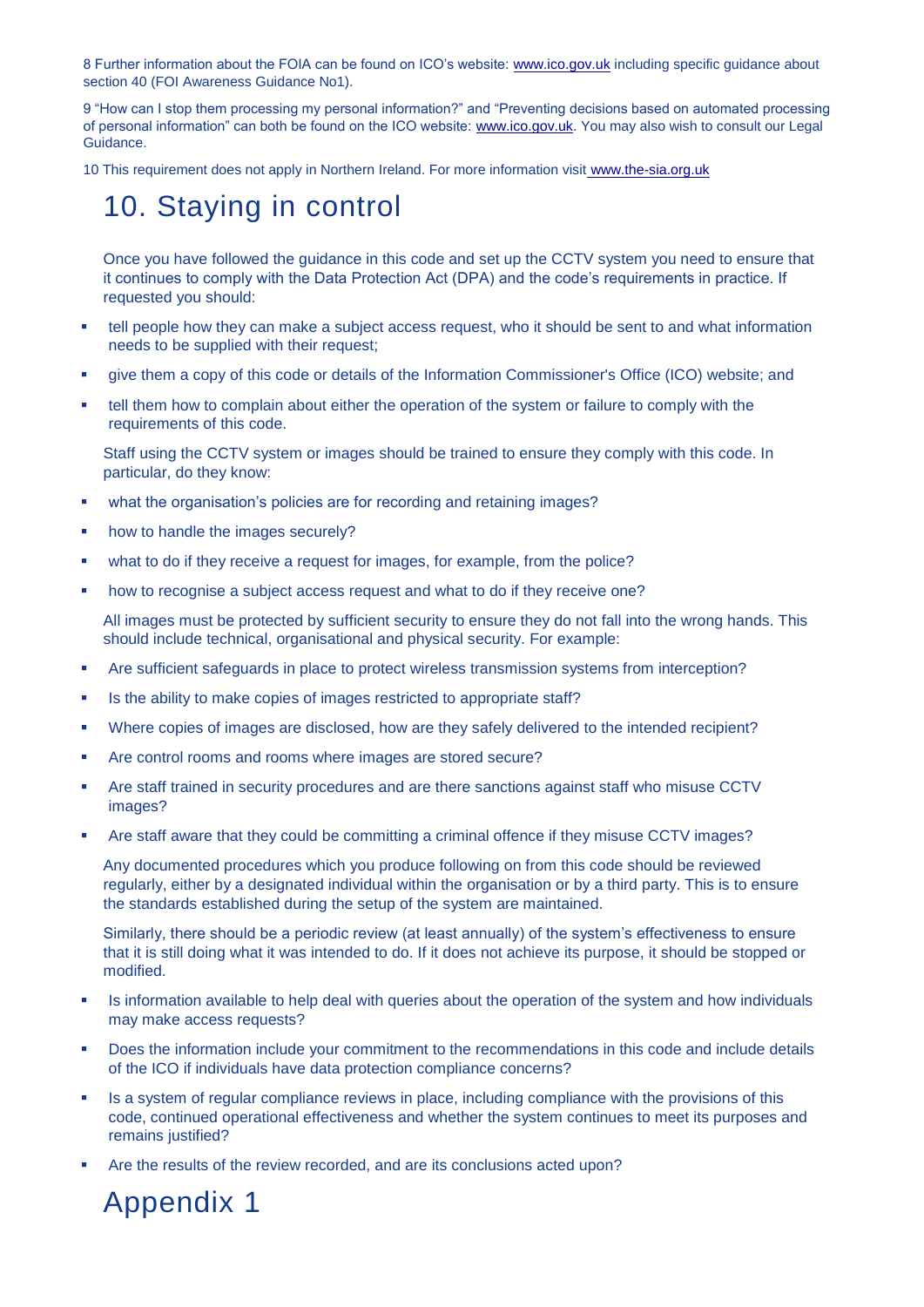### **The Data Protection Act 1998: data protection principles**

- 1. Personal data shall be processed fairly and lawfully and, in particular, shall not be processed unless-
	- (a) at least one of the conditions in Schedule 2 is met, and
	- (b) in the case of sensitive personal data, at least one of the conditions in Schedule 3 is also met.
- 2. Personal data shall be obtained only for one or more specified and lawful purposes, and shall not be further processed in any manner incompatible with that purpose or those purposes.
- 3. Personal data shall be adequate, relevant and not excessive in relation to the purpose or purposes for which they are processed.
- 4. Personal data shall be accurate and, where necessary, kept up to date.
- 5. Personal data processed for any purpose or purposes shall not be kept for longer than is necessary for that purpose or those purposes.
- 6. Personal data shall be processed in accordance with the rights of data subjects under this Act.
- 7. Appropriate technical and organisational measures shall be taken against unauthorised or unlawful processing of personal data and against accidental loss or destruction of, or damage to, personal data.
- 8. Personal data shall not be transferred to a country or territory outside the European Economic Area unless that country or territory ensures an adequate level of protection for the rights and freedoms of data subjects in relation to the processing of personal data.

This is not a full explanation of the principles. For more general information, see our Legal Guidance<sup>1</sup>.

1 The ICO's "Data Protection Act 1998 Legal Guidance" is available on the ICO website: [www.ico.gov.uk.](http://www.ico.gov.uk/)

## Appendix 2

#### **Checklist for users of limited CCTV systems monitoring small retail and business premises**

This CCTV system and the images produced by it are controlled by ………………….. who is responsible for how the system is used and for notifying the Information Commissioner about the CCTV system and its purpose (which is a legal requirement of the Data Protection Act 1998[\)](http://www.ico.gov.uk/upload/documents/cctv_code_of_practice_html/appendix2.html#app1) $<sup>1</sup>$ .</sup>

We (……) have considered the need for using CCTV and have decided it is required for the prevention and detection of crime and for protecting the safety of customers. It will not be used for other purposes. We conduct an annual review of our use of CCTV.

|                                                                                                                                                                                                                  | <b>Checked</b><br>(Date) | <b>By</b> | Date of next<br>review |
|------------------------------------------------------------------------------------------------------------------------------------------------------------------------------------------------------------------|--------------------------|-----------|------------------------|
| Notification has been submitted to the Information<br>Commissioner and the next renewal date<br>recorded.                                                                                                        |                          |           |                        |
| There is a named individual who is responsible for<br>the operation of the system.                                                                                                                               |                          |           |                        |
| A system has been chosen which produces clear<br>images which the law enforcement bodies<br>(usually the police) can use to investigate crime<br>and these can easily be taken from the system<br>when required. |                          |           |                        |
| Cameras have been sited so that they provide<br>clear images.                                                                                                                                                    |                          |           |                        |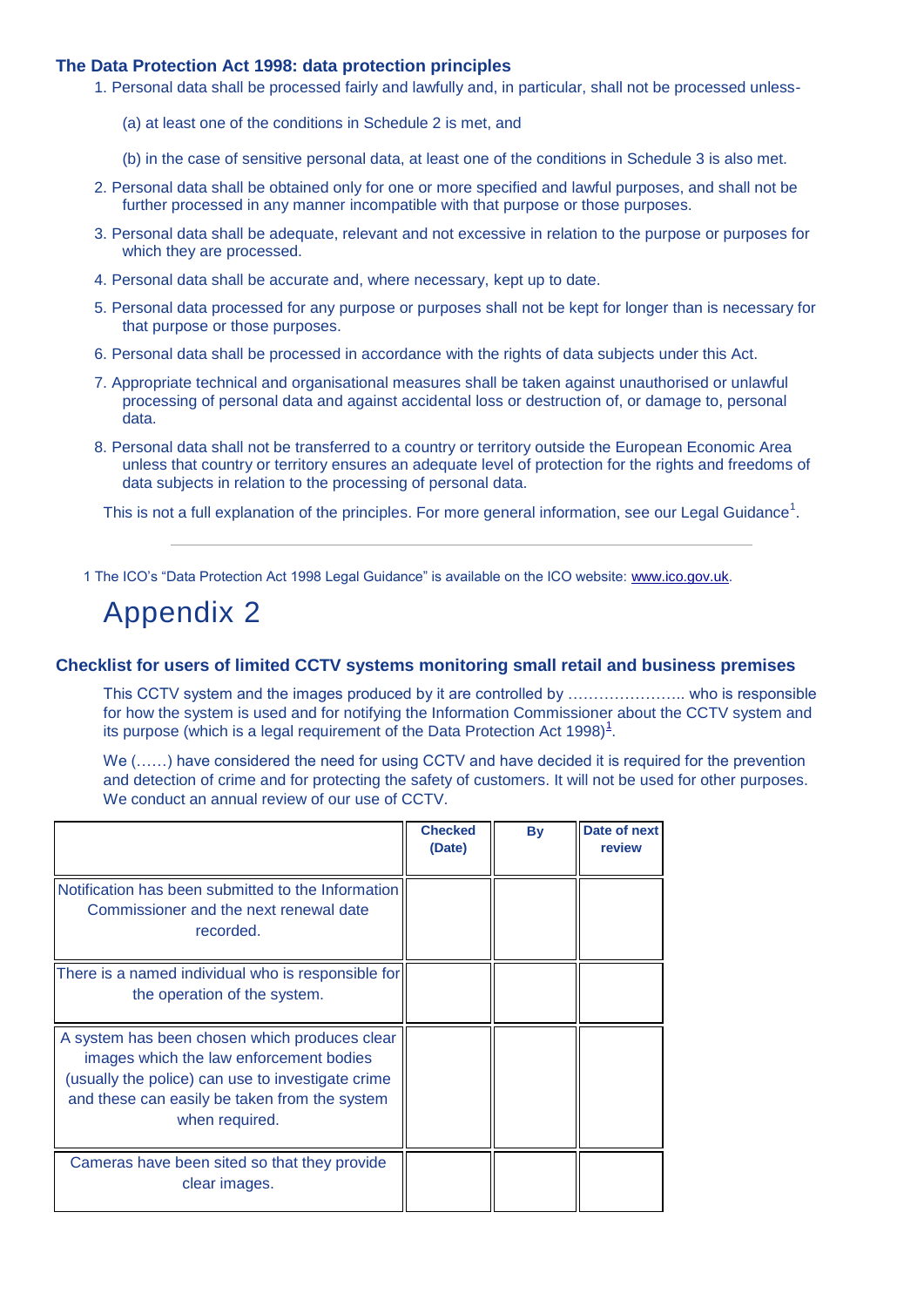| Cameras have been positioned to avoid capturing<br>the images of persons not visiting the premises.                                                                                                                                 |  |  |
|-------------------------------------------------------------------------------------------------------------------------------------------------------------------------------------------------------------------------------------|--|--|
| There are visible signs showing that CCTV is in<br>operation. Where it is not obvious who is<br>responsible for the system contact details are<br>displayed on the sign(s).                                                         |  |  |
| Images from this CCTV system are securely<br>stored, where only a limited number of authorised<br>persons may have access to them.                                                                                                  |  |  |
| The recorded images will only be retained long<br>enough for any incident to come to light (e.g. for a<br>theft to be noticed) and the incident to be<br>investigated.                                                              |  |  |
| Except for law enforcement bodies, images will<br>not be provided to third parties.                                                                                                                                                 |  |  |
| The organisation knows how to respond to<br>individuals making requests for copies of their<br>own images. If unsure the controller knows to<br>seek advice from the Information Commissioner<br>as soon as such a request is made. |  |  |
| Regular checks are carried out to ensure that the<br>system is working properly and produces high<br>quality images.                                                                                                                |  |  |

**Please keep this checklist in a safe place until the date of the next review.** 

1 Not all small businesses need to notify. Current notification requirements can be found at [www.ico.gov.uk/what\\_we\\_cover/data\\_protection/notification.aspx](http://www.ico.gov.uk/what_we_cover/data_protection/notification.aspx) 

# Appendix 3

### **Monitoring your workforce**

When you install CCTV in a workplace, such as a shop, it is likely to capture pictures of workers, even if they are not the main subject of surveillance. If the purpose of the CCTV is solely to prevent and detect crime, then you should not use it for monitoring the amount of work done or compliance with company procedures.

- Have the cameras been installed so they are not directed specifically to capture images of workers?
- Are the recorded images viewed only when there is suspected criminal activity, and not just for routine monitoring of workers? Cameras installed for preventing and detecting crime should not be used for non-criminal matters.
- Are images of workers used only if you see something you cannot be expected to ignore, such as criminal activity, gross misconduct, or behaviour which puts others at risk?
- If these images are used in disciplinary proceedings, is the footage retained so that the worker can see it and respond? A still image is unlikely to be enough.

In some cases, it may be appropriate to install CCTV specifically for workforce monitoring. You should go through the decision making process in section 4 of this code and consider whether it is justified. In particular, consider whether better training or greater supervision would be a more appropriate solution.